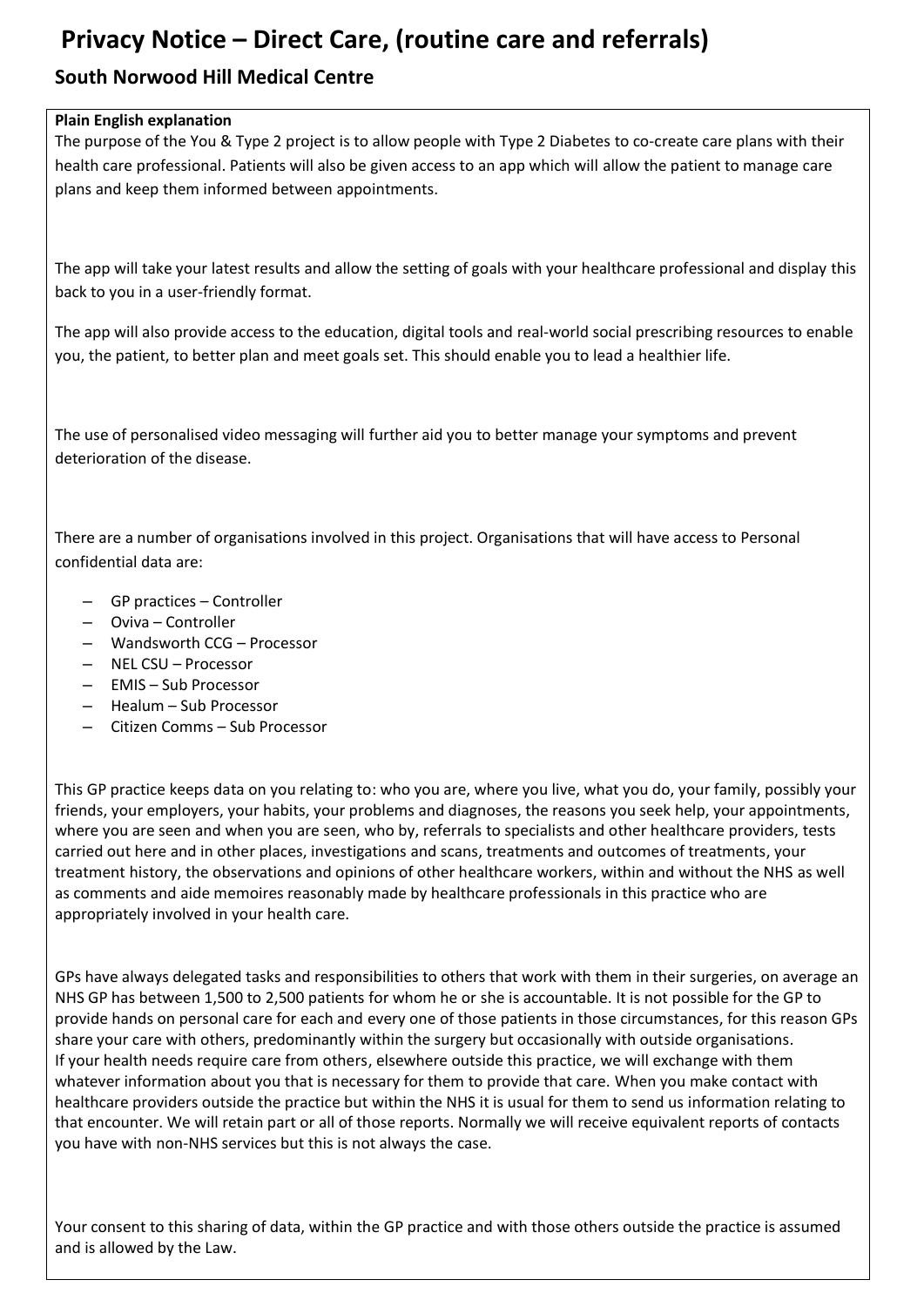# **Privacy Notice – Direct Care, (routine care and referrals)**

People who have access to your information will only normally have access to that which they need to fulfil their roles, for instance admin staff will normally only see: your name, address, contact details, appointment history and registration details in order to book appointments. The practice nurses will normally have access to your immunisation, treatment, significant active and important past histories, your allergies and relevant recent contacts whilst the GP you see or speak to will normally have access to everything in your record.

You have the right to object to our sharing your data in these circumstances, but we have an overriding responsibility to do what is in your best interests. Please see below.

We are required by Articles in the General Data Protection Regulations to provide you with the information in the following 9 subsections.

| 1) Controller contact details    | South Norwood Hill Medical Centre                                                                                                                                                                                                                                                                                                                                                                                                                                                                                                                                                                                                        |
|----------------------------------|------------------------------------------------------------------------------------------------------------------------------------------------------------------------------------------------------------------------------------------------------------------------------------------------------------------------------------------------------------------------------------------------------------------------------------------------------------------------------------------------------------------------------------------------------------------------------------------------------------------------------------------|
|                                  | 103 South Norwood Hill<br>London SE25 6BY                                                                                                                                                                                                                                                                                                                                                                                                                                                                                                                                                                                                |
|                                  |                                                                                                                                                                                                                                                                                                                                                                                                                                                                                                                                                                                                                                          |
|                                  |                                                                                                                                                                                                                                                                                                                                                                                                                                                                                                                                                                                                                                          |
| 2) Data Protection Officer       | Dr James Ojo                                                                                                                                                                                                                                                                                                                                                                                                                                                                                                                                                                                                                             |
| contact details                  | South Norwood Hill Medical Centre                                                                                                                                                                                                                                                                                                                                                                                                                                                                                                                                                                                                        |
|                                  | 103 South Norwood Hill                                                                                                                                                                                                                                                                                                                                                                                                                                                                                                                                                                                                                   |
| 3) Purpose of the processing     | London SE25 6BY<br>Direct Care is care delivered to the individual alone, most of which is provided<br>in the GP surgery. After a patient agrees to a referral for direct care elsewhere,<br>such as a referral to a specialist in a hospital, necessary and relevant<br>information about the patient, their circumstances and their problem will need<br>to be shared with the other healthcare workers, such as specialist, therapists,<br>technicians etc. The information that is shared is to enable the other healthcare<br>workers to provide the most appropriate advice, investigations, treatments,<br>therapies and or care. |
| 4) Lawful basis for processing   | The processing of personal data in the delivery of direct care and for providers'<br>administrative purposes in this GP surgery and in support of direct care<br>elsewhere is supported under the following Article 6 and 9 conditions of the<br>GDPR:                                                                                                                                                                                                                                                                                                                                                                                   |
|                                  | Article $6(1)(e)$ ' necessary for the performance of a task carried out in<br>the public interest or in the exercise of official authority'.                                                                                                                                                                                                                                                                                                                                                                                                                                                                                             |
|                                  | Article 9(2)(h) 'necessary for the purposes of preventative or<br>occupational medicine for the assessment of the working capacity of the<br>employee, medical diagnosis, the provision of health or social care or<br>treatment or the management of health or social care systems and<br>services"                                                                                                                                                                                                                                                                                                                                     |
|                                  | We will also recognise your rights established under UK case law collectively<br>known as the "Common Law Duty of Confidentiality".*                                                                                                                                                                                                                                                                                                                                                                                                                                                                                                     |
| 5) Recipient or categories of    | The data will be shared specifically for the Diabetes Test Bed Project with                                                                                                                                                                                                                                                                                                                                                                                                                                                                                                                                                              |
| recipients of the processed data | Health and care professionals employed by the following organisations:                                                                                                                                                                                                                                                                                                                                                                                                                                                                                                                                                                   |
|                                  | Oviva - Controller<br>Wandsworth CCG - Processor                                                                                                                                                                                                                                                                                                                                                                                                                                                                                                                                                                                         |
|                                  | NEL CSU - Processor                                                                                                                                                                                                                                                                                                                                                                                                                                                                                                                                                                                                                      |
|                                  | <b>EMIS-Sub Processor</b>                                                                                                                                                                                                                                                                                                                                                                                                                                                                                                                                                                                                                |
|                                  | Healum - Sub Processor                                                                                                                                                                                                                                                                                                                                                                                                                                                                                                                                                                                                                   |
|                                  | Citizen Comms - Sub Processor                                                                                                                                                                                                                                                                                                                                                                                                                                                                                                                                                                                                            |